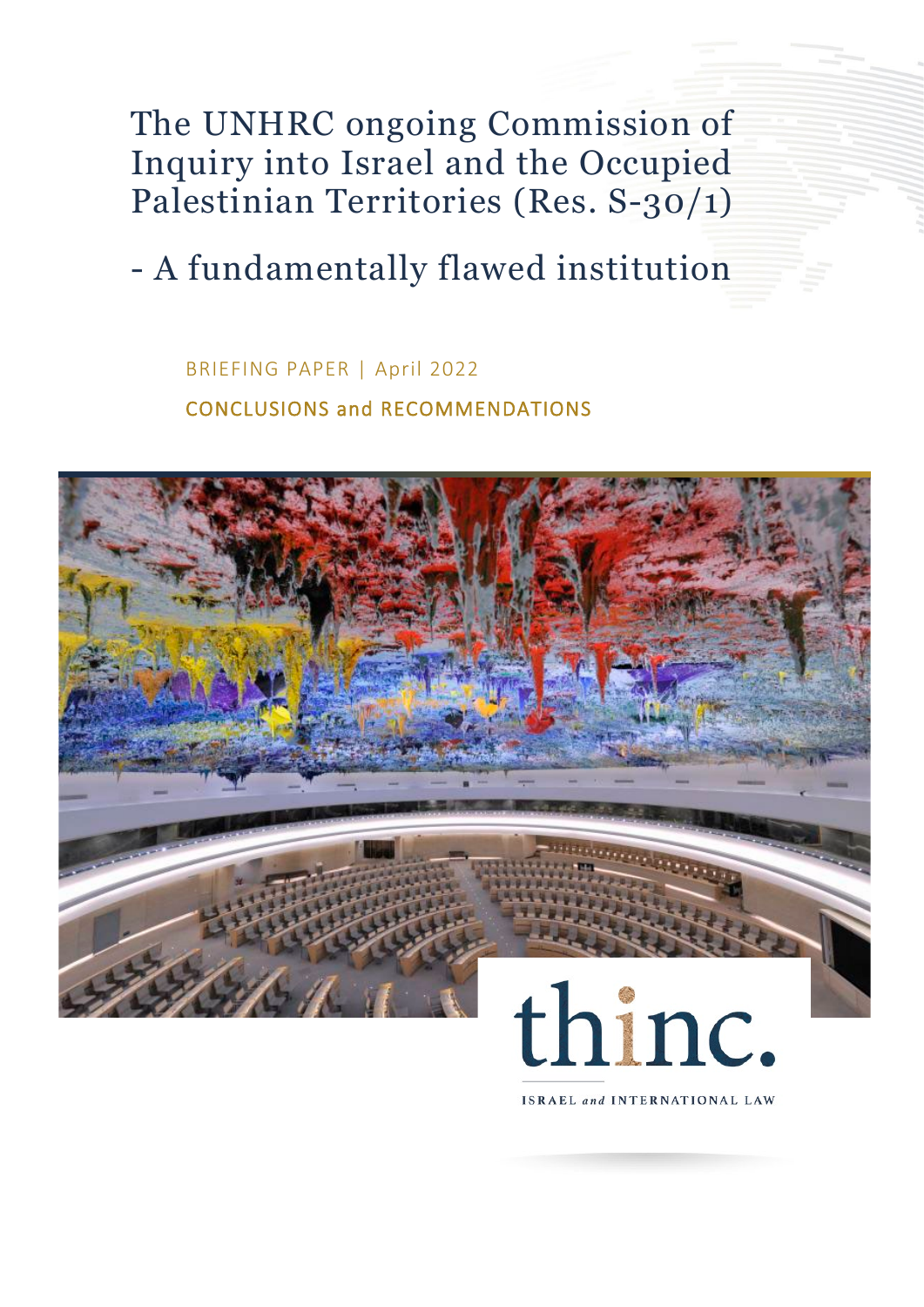Photo: Human Rights and Alliance of Civilizations Room, UN Geneva/Jean-Marc Ferre

© The Hague Initiative for International Cooperation 2022 All rights reserved

The Hague Initiative for International Cooperation Bergstraat 33 3811 NG Amersfoort

www.thinc.info info@thinc.info

The Hague Initiative for International Cooperation is a *charitable trust* under Dutch law. Donations are gratefully accepted at-

IBAN: NL 15 INGB 0007 8215 39

BIC (SWIFT code): NLINGB2A

ING Bank, The Netherlands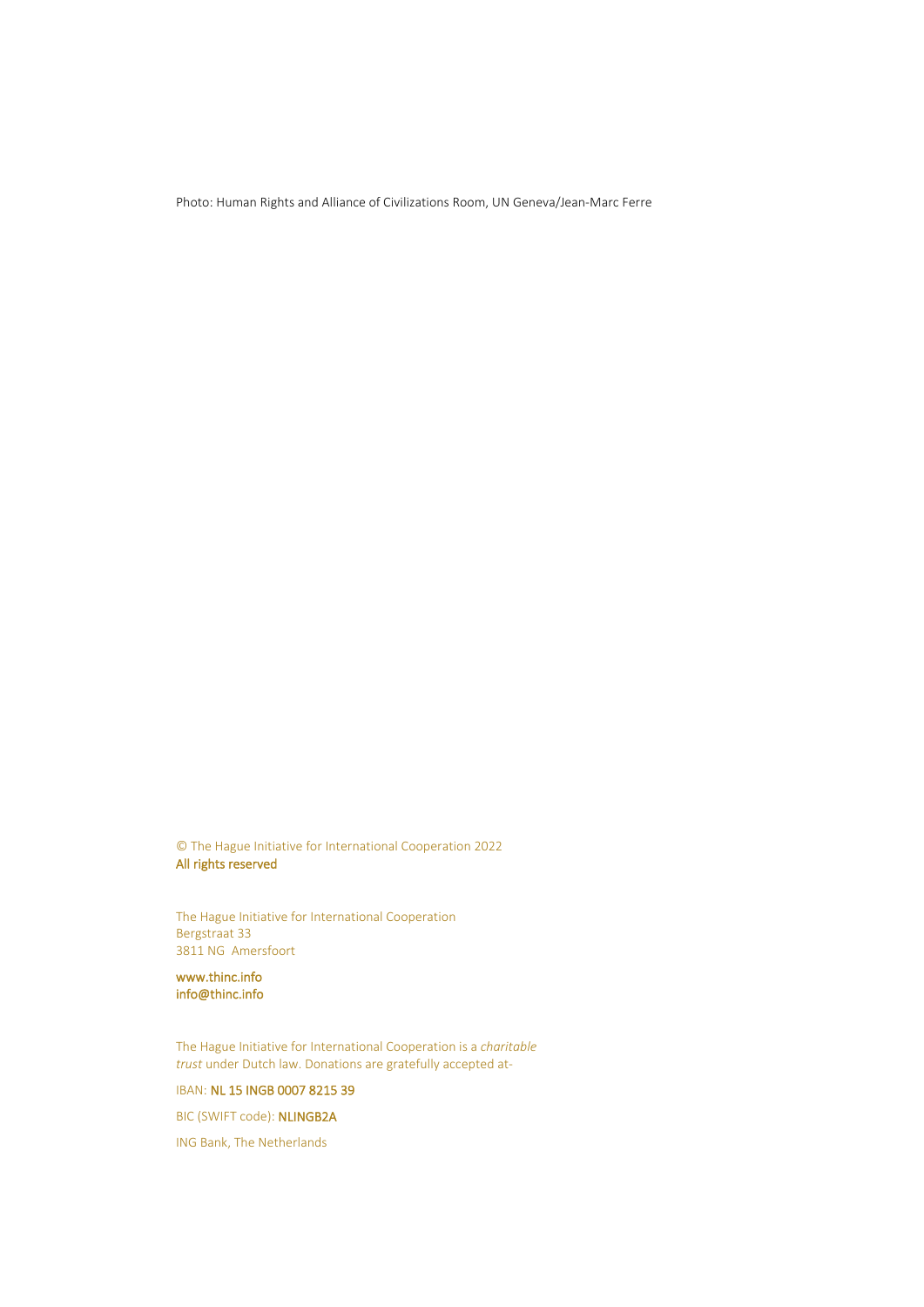## **Briefing Paper – Conclusions and Recommendations**

In May 2021, following another round of violence in the ongoing conflict between Israel and Hamas, the UN Human Rights Council (UNHRC) established an ongoing Commission of Inquiry into the Occupied Palestinian Territory, including East Jerusalem, and Israel (COI). The budget for the COI for 2021-2023 was approved by the General Assembly's Fifth Committee in December 2021.

The creation of the COI has attracted much criticism. After considering the concerns expressed by numerous United Nations member states, we have analyzed the principle instruments on which the COI is founded, namely

- Res 60/251, establishing the UNHRC itself,
- Res S-30/1, in which the UNHRC establishes the COI, and
- the COI's Terms of Reference (TOR),

and considered the inquiry's implications under international law. Our analysis leads to the following conclusions and recommendations.

## CONCLUSIONS

- 1. **The COI is highly contentious.** Political support for the Commission is weak. In fact, only 24 of the UNHRC's 47 members voted in favor of its creation (Annex 1, sub-part 1). Over recent months, a significant number of UN Member states have formally criticised the COI (Annex 1, sub-parts 2 and 3). While it is not necessary for a UNHRC Commission of Inquiry to enjoy universal support, it is highly undesirable to launch a massive, ongoing inquiry in the face of significant international criticism, disagreement related to the underlying issues and opposition to the inquiry.
- 2. **The COI is wasteful.** The devotion of so many resources to the Israel-Palestinian conflict is totally out of proportion to the seriousness of the alleged international law violations, compared with other territories and conflicts where serious human rights violations have been alleged.
- 3. **The COI's mandate is imbalanced.** In particular, its mandate does not sufficiently reflect Hamas' deliberate attacks against civilians and civilian property, indiscriminate attacks, and deliberate use of civilians in an effort to shield lawful military objectives from attack and to compel the infliction of civilian casualties in triggering the 2021 conflict. The sole reference to the State of Israel in association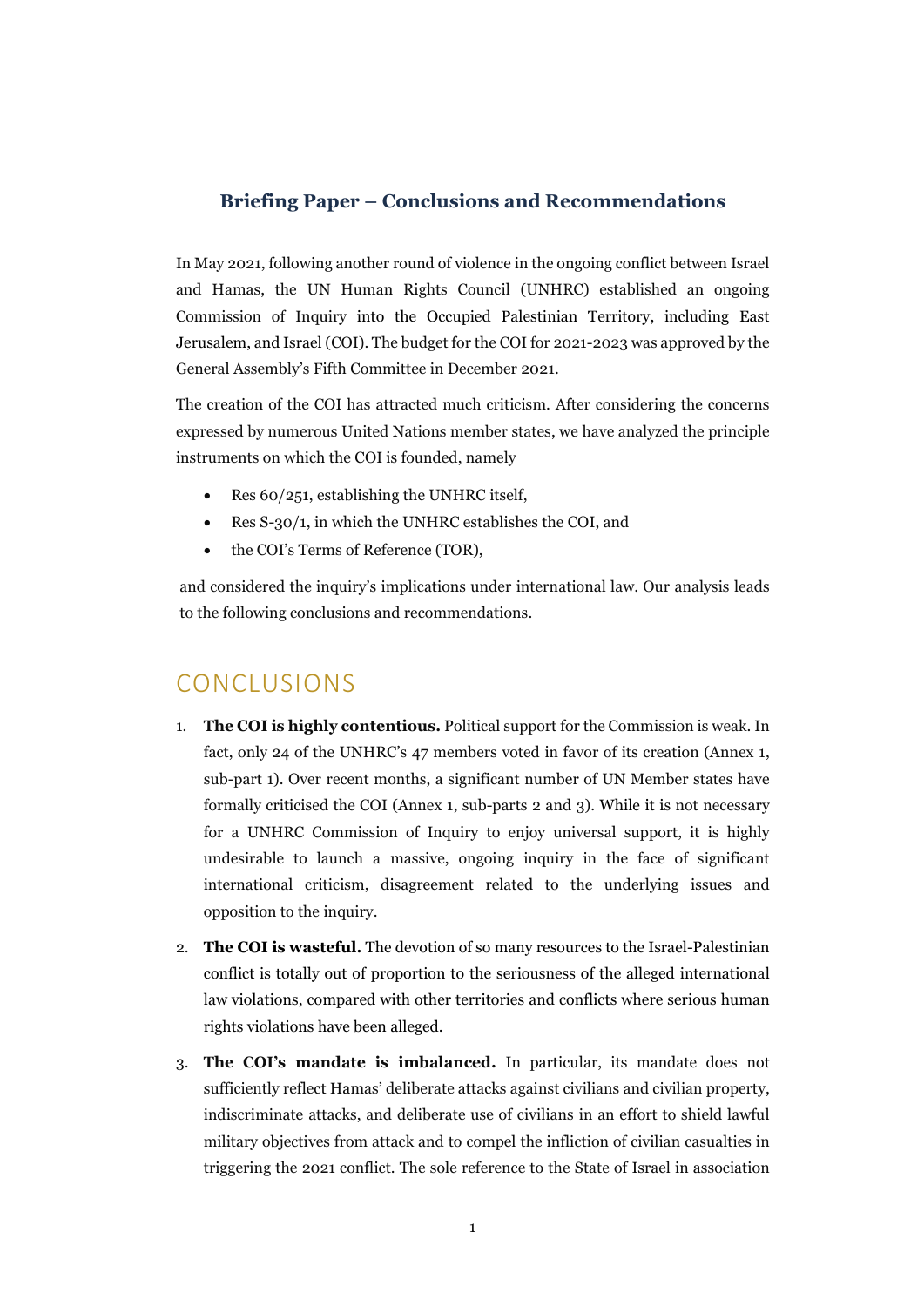with "alleged violations and abuses" and "Occupied Palestinian Territories" give little confidence that actions of Hamas and other Palestinian entities such as the PLO, Fatah, Palestinian Islamic Jihad or the Popular Front for the Liberation of Palestine (PLFP) will be credibly scrutinized in a serious fashion: certainly not to the same extent as Israel. This is despite the fact that Israeli armed forces routinely and consistently acted in good-faith compliance with the legal obligation to implement feasible precautionary measures to mitigate the risk of casualties, and despite Hamas deliberately used the residents of Gaza as human shields: points highlighted in the statements by Austria, Bulgaria and the Czech Republic opposing Res S-30/1 (Annex 1, sub-part 2) and the statements of Australia and the United States addressing funding of the COI (Annex 1, sub-part 3.

- 4. **The COI is unnecessary.** There are already many institutions within the UN system focused on Israel and the "Occupied Palestinian territories". As raised by the Netherlands in their opposing statement to Res S-30/1 (Annex 1, sub-part 2), there is no need for another duplicative institution investigating the "underlying root causes of tensions".
- 5. **The COI's budget is excessive.** The COI's budget is exceptional and excessive: a point widely raised, i.a. by France in their abstention from Res S-30/1 and by the United States in their opposition to UN funding of the COI (Annex 1, sub-part 3).
- 6. **The COI will be unable to ascertain the truth.** The quality of the COI's findings of "facts" and "evidence", as well as its legal analysis, will inevitably be compromised. Given Hamas' history of disinformation and manipulation of data, as well as Israel's legitimate decision not to cooperate with the COI, it will simply be impossible for the COI to compile credible evidence and test that evidence for its veracity. And in assessing the legality of the conduct of hostilities, the COI will have no choice but to speculate when assessing the reasonableness of attack judgements. These factors seem to have contributed to Germany and the UK's lack of confidence in this mechanism (see Annex 1, sub-part 2).
- 7. **The COI will lead to injustice.** In order to fulfil its mandate, the COI will necessarily breach fundamental human rights of accused persons to due process and a fair trial. Resolution S-30/1 essentially obliges the COI to prepare evidence and make legal findings to maximize the likelihood that Israelis will be prosecuted for crimes. The assumption that crimes have been committed means that, in effect, the COI has been set up as a kind of "star chamber " – hearing unverifiable "evidence" submitted by anonymous accusers, identifying absent "perpetrators", and preparing charges behind closed doors.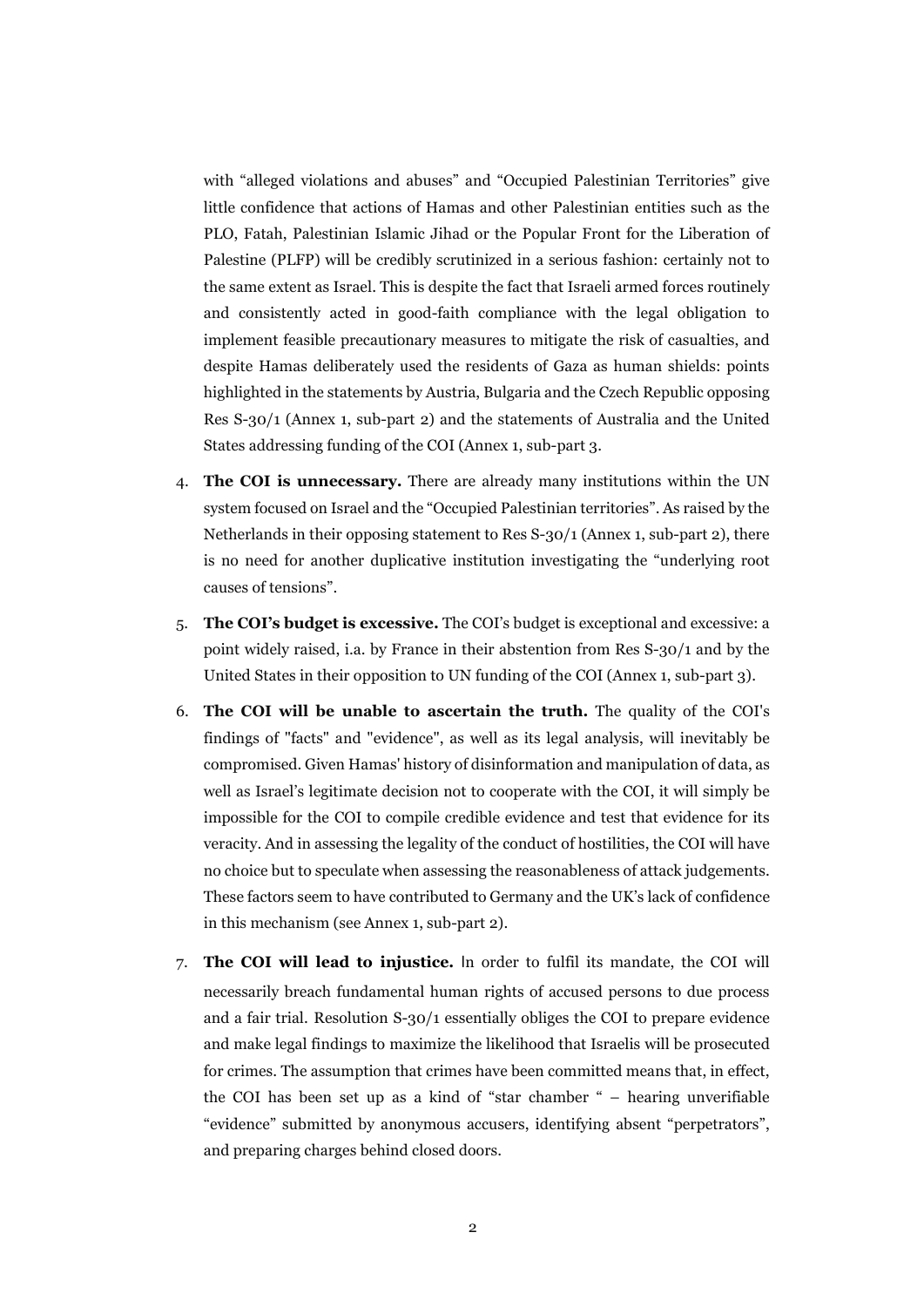- 8. **The COI is biased.** The Commission's members, especially its Chairperson Navi Pillay, have a record of outspoken bias against Israel. The legal standard of reasonable apprehension of bias, when applied to records of each, leaves the credibility of the Commission severely diminished and its findings void *ab initio*. In other words, this Commission is *a priori* biased against Israel, as held by Australia and the US (Annex 1, sub-part 3) and therefore itself a breach of the rule of law.
- 9. **The COI is illegal.** The COI's mandate to prepare evidence for criminal proceedings and to investigate the "root causes" of the conflict exceeds the UNHRC's limited human rights jurisdiction. The COI's mandate is at least in part *ultra vires* and thus, on yet another ground, illegal.
- 10. **The COI will promote conflict, not reconciliation.** Engaging criminal, human rights and humanitarian law instrumentally in order to force a predetermined outcome of a complex and multilayered political dispute is an inappropriate use of the UN system. Moreover, "criminalizing" the conflict has failed to bring the parties closer in the past, and is unlikely to do so in the future. The narrow focus of this COI on retributive justice and "ending impunity" for (perceived or alleged) crimes means that it, like its dozens of predecessors, will fail to resolve or even narrow this complex conflict. Indeed, it may even deepen the conflict, diminishing the likelihood of enduring peace and security.
- 11. **The COI's mandate is based on flawed legal assumptions.** The COI's mandate is based on the assumptions that "the State of Palestine" exists and that Israel has no valid sovereignty claims with respect to the "Occupied Palestinian Territories". These assumptions are simply incorrect. The future status of these territories are the subject of bilateral negotiations, pursuant to the binding Oslo agreements, and they are the subject of contestation before international tribunals, including the ICJ and ICC (Chapter 4.14). In these circumstances, it is premature and inappropriate for the UNHRC to adopt legal positions on either issue.
- 12. **The COI is immoral.** This new mechanism is yet another example of how the UNHRC is treating the State of Israel differently (and less favorably) than every other UN member state. Under the UN Charter, the UNHRC and all member states are obliged to treat all UN member states equally. Singling out Israel, without demonstrably compelling and urgent reasons to do so, is both a morally and legally unacceptable assault on the sovereign equality of the State of Israel.

For these reasons, (i) this COI should not have been created, and (ii) its funding is an inappropriate and unjustifiable use of the UN's resources.